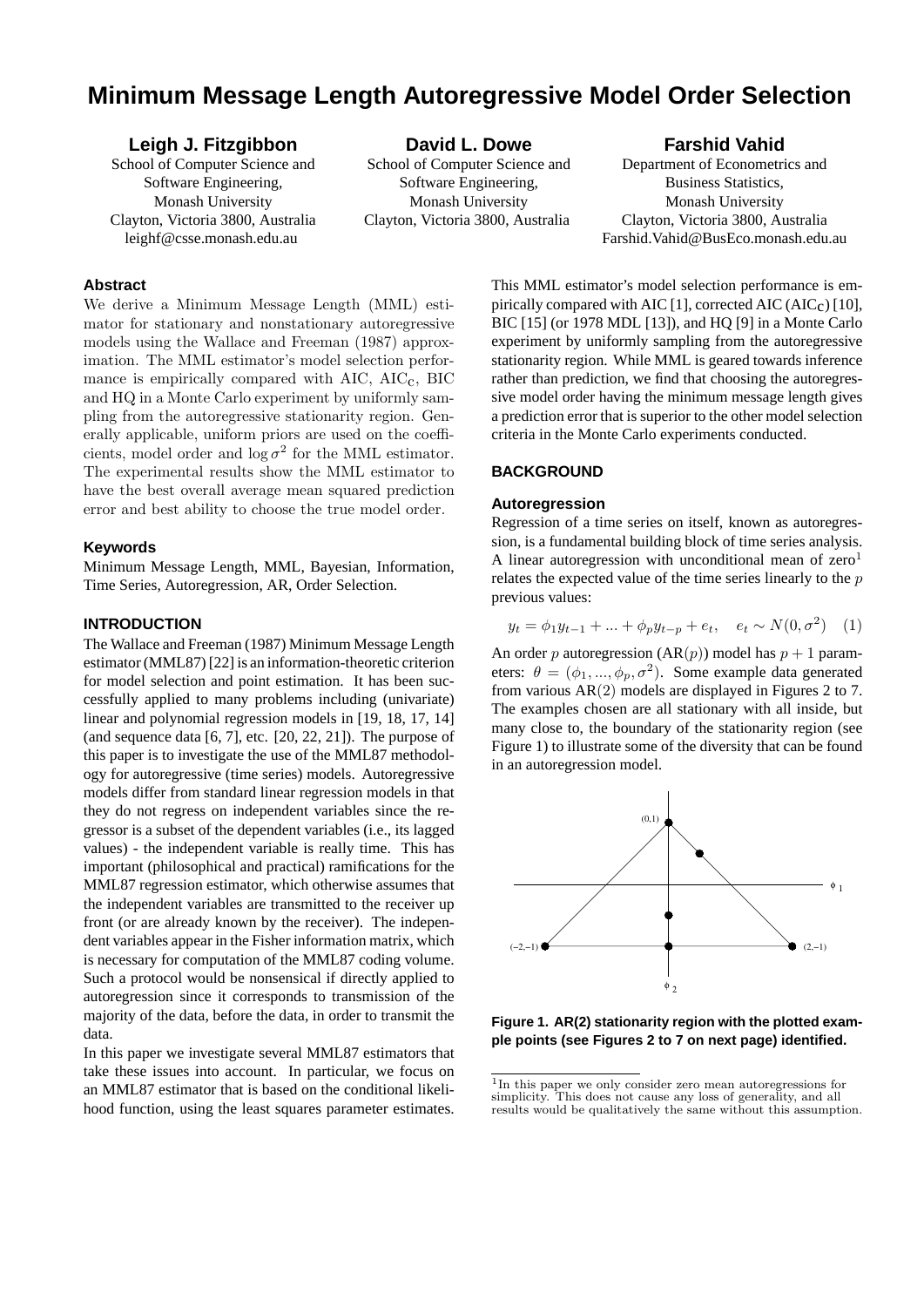

**Figure 2. Example data:**  $\phi_1 = 0$ ,  $\phi_2 = 0.99$  and  $\sigma^2 = 1$ .



**Figure 3. Example data:**  $\phi_1 = 0.499$ ,  $\phi_2 = 0.499$  and  $\sigma^2 = 1$ .



**Figure 4. Example data:**  $\phi_1 = 1.99$ ,  $\phi_2 = -0.995$  and  $\sigma^2 = 1$ .



Figure 5. Example data:  $\phi_1=0, \phi_2=-0.5$  and  $\sigma^2=1.$ 



**Figure 6. Example data:**  $\phi_1 = 0$ ,  $\phi_2 = -0.99$  and  $\sigma^2 = 1$ .



**Figure 7. Example data:**  $\phi_1 = -1.99$ ,  $\phi_2 = -0.995$  and  $\sigma^2=1$ .

The conditional<sup>2</sup> negative log-likelihood of  $\theta$  is:

$$
-\log f(y_{p+1}, ..., y_T | \theta, y_1, ..., y_p) = \frac{T-p}{2} \log(2\pi\sigma^2)
$$

$$
+\frac{1}{2\sigma^2} \sum_{i=p+1}^T (y_i - \phi_1 y_{i-1} - ... - \phi_p y_{i-p})^2 \quad (2)
$$

It is common to make the assumption that  $y_t$  is weakly stationary. This assumption means that the time series has a constant mean (in our case zero) and the autocovariances depend only on the distance in time between observations and not the times themselves:

$$
E(y_t) = 0 \quad \forall t \tag{3}
$$

$$
E(y_t y_{t-j}) = E(y_t y_{t+j}) = \gamma_j \quad \forall t \forall j \tag{4}
$$

The first  $p \gamma$ 's can be calculated as the first p elements of the first column of the  $p^2$  by  $p^2$  matrix  $\sigma^2(I_{p^2} - (F \otimes F))^{-1}$ [8, page 59], where  $F$  is defined as [8]:

$$
F = \begin{bmatrix} \phi_1 & \phi_2 & \phi_3 & \dots & \phi_{p-1} & \phi_p \\ 1 & 0 & 0 & \dots & 0 & 0 \\ 0 & 1 & 0 & \dots & 0 & 0 \\ \vdots & \vdots & \vdots & \vdots & \vdots & \vdots \\ 0 & 0 & 0 & \dots & 1 & 0 \end{bmatrix}
$$
 (5)

The stationarity assumption implies that the first  $p$  values are distributed as a multivariate Normal distribution [8, page 124]. The negative log-likelihood of  $\theta$  for the first p values,  $z_p = [y_1, y_2, \dots, y_p]'$ , is:

$$
-\log f(y_1, ..., y_p|\theta) =
$$
  

$$
\frac{p}{2}\log(2\pi\sigma^2) - \frac{1}{2}\log|V_p^{-1}| + \frac{1}{2\sigma^2}z'_pV_p^{-1}z_p
$$
 (6)

where  $\sigma^2 V_p$  is the p by p autocovariance matrix.

The exact negative log-likelihood function, when stationarity is assumed, is therefore (using equations 6 and 2):

$$
- \log f(y|\theta) =
$$
  
-  $\log f(y_1, ..., y_p|\theta) - \log f(y_{p+1}, ..., y_T|\theta, y_1, ..., y_p)(7)$ 

#### Parameter Estimation

There are a large number of methods used to estimate the parameters of an autoregressive model (see, e.g., [8, 3, 4]). Some of these methods include:

- Least squares
- Conditional least squares (OLS)
- Yule-Walker
- Burg
- Maximum likelihood

Maximum likelihood is rarely used because its solution is non-linear, requiring a numerical solution which is slow and can suffer from convergence problems [4]. The estimates provided by the Yule-Walker, Burg and maximum likelihood methods are guaranteed to be stationary whereas the least

 $^{2}$ conditional on the first  $p$  observed values.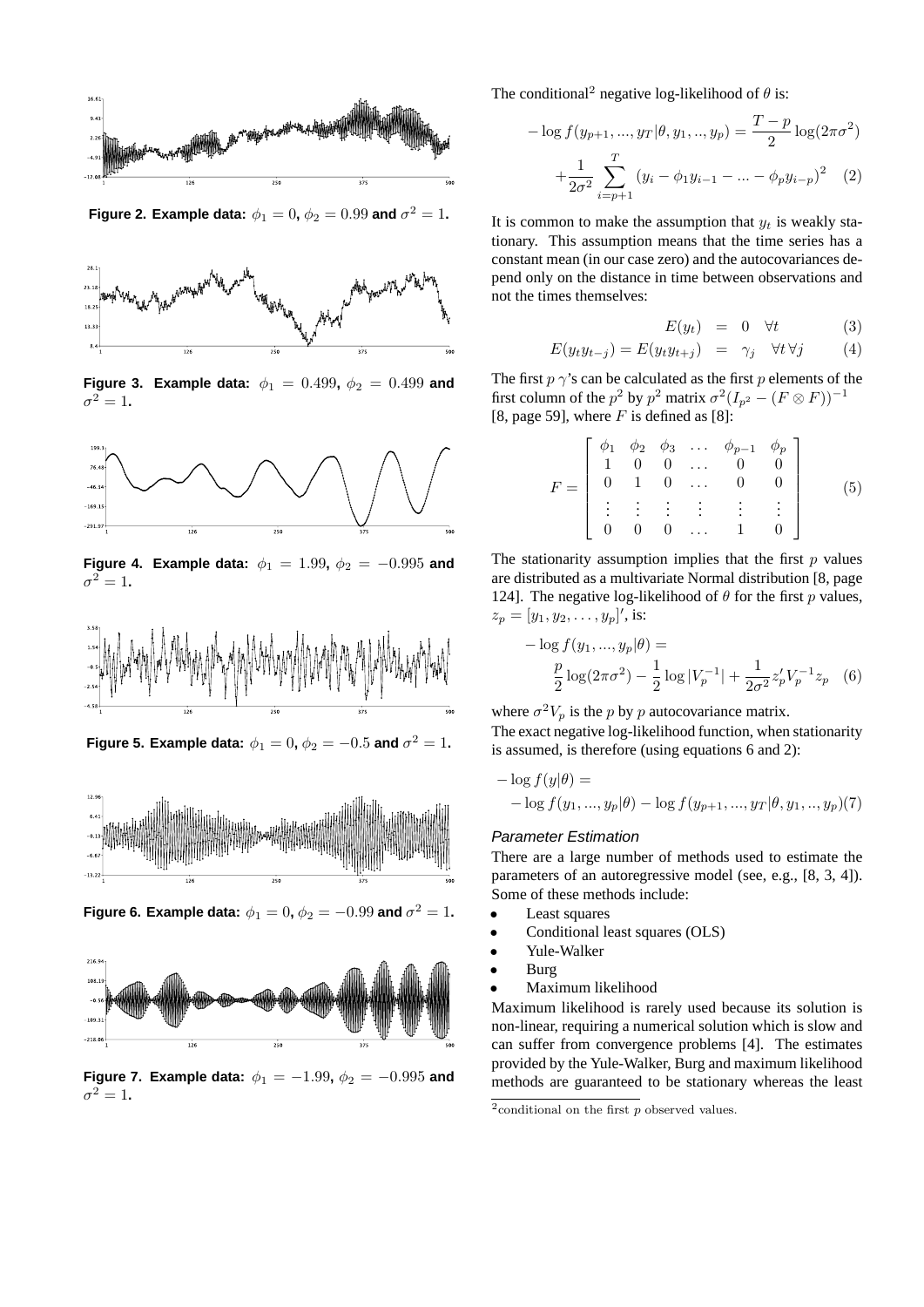squares estimates are not [4]. Conditional least squares estimates are often preferred since they are easily computed and consistent regardless of whether the data is considered to be stationary or not [8, page 123].

#### Model Order Selection

Some methods that are commonly used to automatically select the order of an autoregression are AIC [1], corrected AIC (AIC<sub>c</sub>) [10], BIC [15] (the same as 1978 MDL [13], as noted below), and HQ [9]:

$$
AIC(p) = \log(\hat{\sigma}_p^2) + \frac{2p}{T}
$$
 (8)

$$
AIC_{\mathbf{C}}(p) = \log(\hat{\sigma}_p^2) + \frac{2(p+1)}{T - p - 2} \tag{9}
$$

$$
BIC(p) = MDL(p) = \log(\hat{\sigma}_p^2) + \frac{p \log(T)}{T}
$$
 (10)

$$
HQ(p) = \log(\hat{\sigma}_p^2) + \frac{2p \log \log(T)}{T} (11)
$$

where  $\hat{\sigma}_p^2$  is the maximum likelihood estimate of the noise variance for the pth order model. In practice, the exact maximum likelihood estimate is rarely used. Instead, one of the other methods mentioned in the previous section is used as an approximation. A robust method that can be used for stationary and nonstationary data [16] is to use the OLS estimate for  $\phi_1, ..., \phi_p$  and estimate  $\sigma_p^2$  using

$$
\hat{\sigma}_p^2 = \frac{1}{T - p} \sum_{i=p+1}^T \left( y_i - (\hat{\phi}_1 y_{i-1} + \dots + \hat{\phi}_p y_{i-p}) \right)^2
$$
\n(12)

#### **Minimum Message Length Inference**

The Minimum Message Length (MML) principle [20, 22, 21] is a method of inductive inference, and encompasses a large class of approximations and algorithms. In this paper we use the popular MML87 approximation [22], which approximates the message length for a model consisting of several continuous parameters  $\theta = (\theta_1, \dots, \theta_n)$  by:

$$
\text{Message}( \theta, y) = -\log \left( \frac{h(\theta) f(y_1, ..., y_N | \theta) \epsilon^N}{\sqrt{|I(\theta)|}} \right) +
$$

$$
\frac{n}{2} (1 + \log \kappa_n) - \log h(n) \qquad (13)
$$

where  $h(\theta)$  is a prior distribution over the *n* parameter values,  $f(y_1, ..., y_N | \theta)$  is the standard statistical likelihood function,  $I(\theta)$  is the expected Fisher Information matrix, runction,  $I(\theta)$  is the expected Fisher Information matrix,<br>  $\kappa_n$  is a lattice constant  $(\kappa_1 = 1/12, \kappa_2 = 5/(36\sqrt{3}))$ ,  $\kappa_3 = 19/(192 \times 2^{1/3}), \ \kappa_n \to 1/(2\pi e) \text{ as } n \to \infty$ ) [5, page 61] [22, sec. 5.3] which accounts for the expected error in the log-likelihood function due to quantisation of the *n*-dimensional space,  $\epsilon$  is the measurement accuracy of the data, and  $h(n)$  is the prior on the number of parameters. The MML87 message length equation, Equation 13, is used for model selection and parameter estimation by choosing the model order and parameters that minimise the message length. (For a comparison between MML and the subsequent Minimum Description Length (MDL) principle [13], see [21]).

#### **MML87 AUTOREGRESSION**

In this section we derive several MML87 message length expressions for an autoregression model. The first decision that must be made is the form of the MML message. There are two seemingly obvious message formats that we could use based on the conditional or exact likelihood functions. If the exact likelihood function is used we are assuming that the data comes from a stationary process. If the conditional likelihood function (Equation 2) is used, stationarity need not be assumed, but we must transmit the first  $p$  elements  $({y_1},...,y_n)$  of the series prior to transmission of the data. In this section we give three message formats. The first uses the exact likelihood function and thus assumes stationarity, the second uses the conditional likelihood function and does not assume stationarity, and the third is a combination of the previous two.

#### **Stationary Message Format**

The format of the MML87 message using the exact likelihood function (Equation 7) is as follows:

- 1. First part:  $p, \phi_1, ..., \phi_p, \sigma^2$
- 2. Second part:  $y_1, \ldots, y_T$

MML87 requires the determinant of the expected Fisher information matrix in order to determine the uncertainty volume for the continuous parameters. We can write the expected Fisher information as the sum of two terms which arise in the exact likelihood function (Equation 7 from Equations 6 and 2):

$$
I(\theta) = I_{y_1, ..., y_p}(\theta) + I_{y_{p+1}, ..., y_T}(\theta)
$$
 (14)

The expected Fisher information is easily calculated for the conditional likelihood term:

$$
I_{y_{p+1},...,y_T}(\theta) = \begin{bmatrix} \sigma^{-2} E(X'X) & 0\\ 0 & \frac{T-p}{2\sigma^4} \end{bmatrix}
$$
 (15)

where X is a  $(T - p)$  by p matrix:

$$
X = \begin{bmatrix} y_p & y_{p-1} & \cdots & y_1 \\ y_{p+1} & y_p & \cdots & y_2 \\ \vdots & \vdots & \vdots & \vdots \\ y_{T-1} & y_{T-2} & \cdots & y_{T-p} \end{bmatrix} \tag{16}
$$

Since we have assumed stationarity,  $E(y_t y_{t-j}) = \gamma_j$ , and therefore:

$$
I_{y_{p+1},...,y_T}(\theta) = \begin{bmatrix} (T-p)V_p & 0\\ 0 & \frac{T-p}{2\sigma^4} \end{bmatrix}
$$
 (17)

The Fisher information for the multivariate Normal term (recalling Equation 6),  $I_{y_1,...,y_p}(\theta)$ , is difficult to calculate and  $I(\theta)$  can be approximated as  $\frac{T}{T-p}I_{y_{p+1},...,y_T}(\theta)$  (see, e.g., [3, page 303]). Using this approximation, the determinant of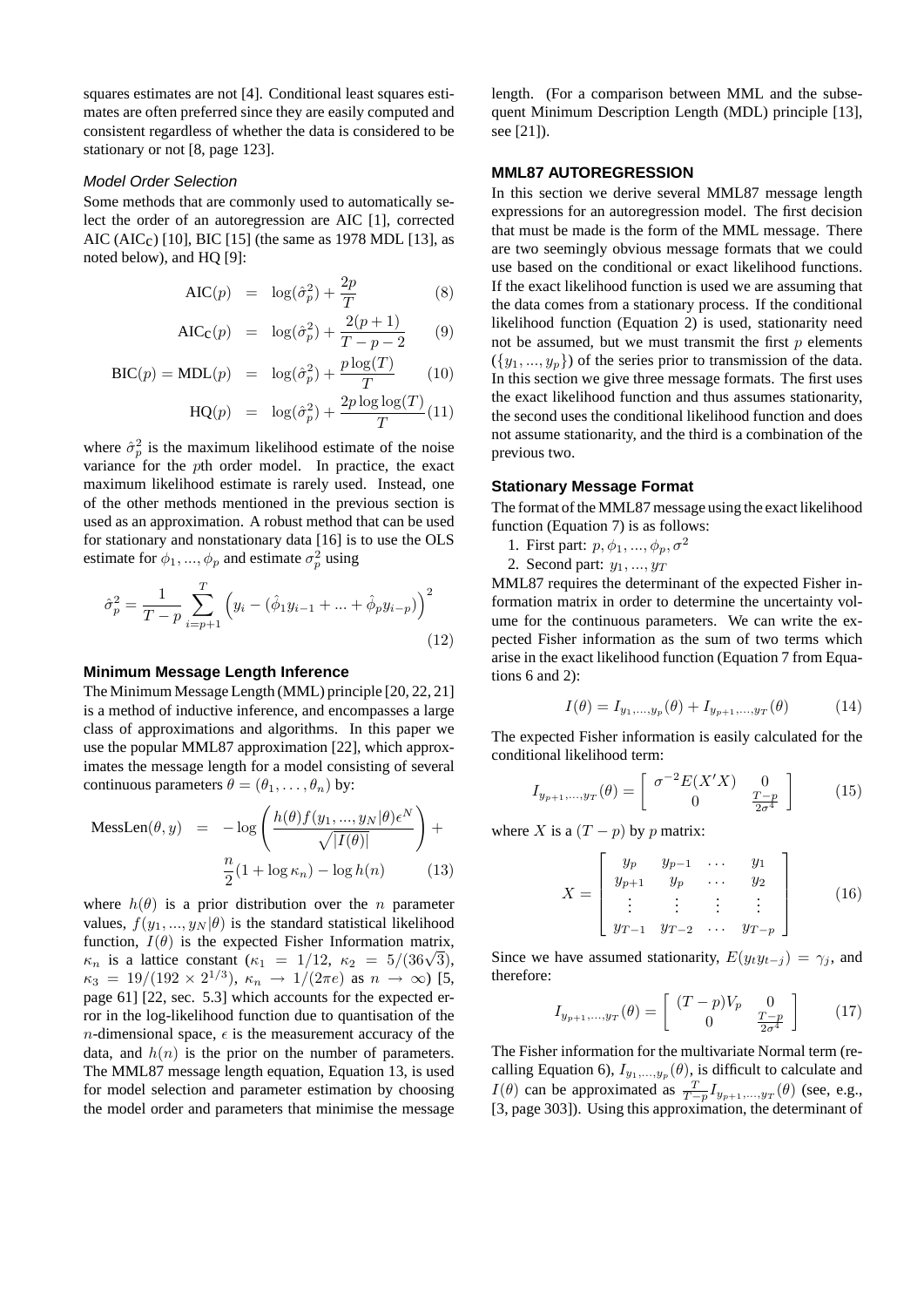the expected Fisher information is equal to:

$$
|I(\theta)| \approx \frac{T^{p+1}}{2\sigma^4} |V_p| \tag{18}
$$

The stationary model message length is calculated by substitution of Equations 7 and 18 into Equation 13 along with the selection of a suitable prior (we give a generally applicable prior in a later section).

#### **Nonstationary Message Format**

In this subsection we give the format of the MML message based on the conditional likelihood function (Equation 2). When the conditional likelihood function is used we must transmit the first p elements,  $\{y_1, ..., y_p\}$ , of the series to the receiver prior to transmission of (the rest of) the data. The format of the message is therefore:

- 1. First part:  $p, y_1, ..., y_p, \phi_1, ..., \phi_p, \sigma^2$
- 2. Second part:  $y_{n+1},..., y_T$

We see that the initial values are transmitted before the continuous parameters, therefore they can then be used to determine the optimal uncertainty volume for the continuous parameters. However, the downside of this ordering is that the receiver must be able to decode the first  $p$  values of the time series in order to be able to decode both the parameters and (remaining) data. The initial values must therefore be encoded without such knowledge. We assume that the receiver knows the minimum  $($ umin) and maximum  $(ymax)$  of the data<sup>3</sup>. We can then encode the initial p values independently, using a uniform density over the interval  $[ymin - \epsilon/2, ymax + \epsilon/2]$  where  $\epsilon$  is the measurement accuracy of the data, in a message of length:

$$
\text{Message}(y_1, ..., y_p) = p \log \left( 1 + \frac{ymax - ymin}{\epsilon} \right) (19)
$$

Since the data elements in the message are also encoded to an accuracy of  $\epsilon$  (recall Equation 13) we find the term T log  $\epsilon$ appearing in the overall message length and therefore (for sufficiently small  $\epsilon$ ) the choice of  $\epsilon$  does not significantly affect model order selection.

Calculation of the expected Fisher information for the conditional likelihood function in the nonstationary case is difficult. Instead, we use the partial expected Fisher:

$$
I_{y_{p+1},...,y_T}(\theta) \approx \begin{bmatrix} \sigma^{-2} X' X & 0\\ 0 & \frac{T-p}{2\sigma^4} \end{bmatrix}
$$
 (20)

The nonstationary model message length is then the sum of Equation 19 and Equation 13 after substitution of Equations 2 and 20 and the selection of a suitable prior (we give a generally applicable prior in a later section).

#### **Combining the Two Formats (Combination Format)**

A slightly more efficient message can be constructed by using a combination of the stationary and nonstationary messages. The sender can compute the length of the transmission using

both messages and then choose to use the one having the shorter message length. An additional bit is required at the beginning of the message to tell the receiver which message format has been used. In practice we will generally be using the OLS estimate since the proper MML estimate requires a non-linear solution. For the OLS estimate this coding scheme can be translated to the following procedure:

- Compute the OLS estimate.
- Determine if the estimated model is stationary (e.g. by checking the eigenvalues of F, Equation 5).
- If nonstationary then the nonstationary message must be used because the assumptions made in the multivariate Normal term (Equation 6) of the likelihood function are no longer valid
- Else (if stationary) use the shorter of the two messages.

#### **BAYESIAN PRIORS**

Supposing that we are ignorant prior to observation of the data, but expect the data to be stationary, we place a uniform<sup>4</sup> prior on  $p, \phi_1, ..., \phi_p$  and  $\log \sigma^2$ :

$$
h(p) \propto 1 \tag{21}
$$

$$
h(\phi_1, ..., \phi_p, \sigma^2) \propto \frac{1}{R_p} \times \frac{1}{\sigma^2} = \frac{1}{R_p \sigma^2}
$$
 (22)

where  $R_p$  is the hypervolume of the stationarity region. Based on results in [2], [12] gives the following recursion for computation of the stationarity region hypervolume:

$$
M_1 = 2
$$
  
\n
$$
M_{p+1} = \frac{p}{p+1} M_{p-1}
$$
  
\n
$$
R_p = (M_1 M_3 \times ... \times M_{p-1})^2
$$
 for p even  
\n
$$
R_{p+1} = R_p M_{p+1}
$$

The stationarity region hypervolume is plotted in Figure 8 for orders 1 to 30.

#### **EMPIRICAL COMPARISON**

In the following experiments we have used the conditional ordinary least squares (OLS) estimates and concentrated on the nonstationary message format (i.e., the second format)<sup>5</sup> using the priors given in the previous section. The nonstationary MML format is labelled 'MML' in the graphs and tables. We have used the OLS estimates because they come closest to the true minimum message length estimates. When data is generated we simulate  $1000 + T$  elements and then dispose of the initial 1000 elements. The residual variance estimate,  $\hat{\sigma}^2$ , is calculated using Equation 12 (where T is

 $\overline{3\text{or equivalently}}$  that these values have been transmitted using a general code, thus adding a constant to the message length.

<sup>&</sup>lt;sup>4</sup>We note that the ranges used on p and  $\log \sigma^2$  do not affect the order selection experiments conducted in this paper but would need to be specified in some modelling situations. <sup>5</sup>While the combination message format was found to provide a

slight improvement over the nonstationary message format, it did not fit into our experimental protocol (i.e., it could be considered to have an unfair advantage over the other criteria by gaining information from the multivariate Normal terms appearing in the exact likelihood function). It is also less practical since it requires significantly more computation time.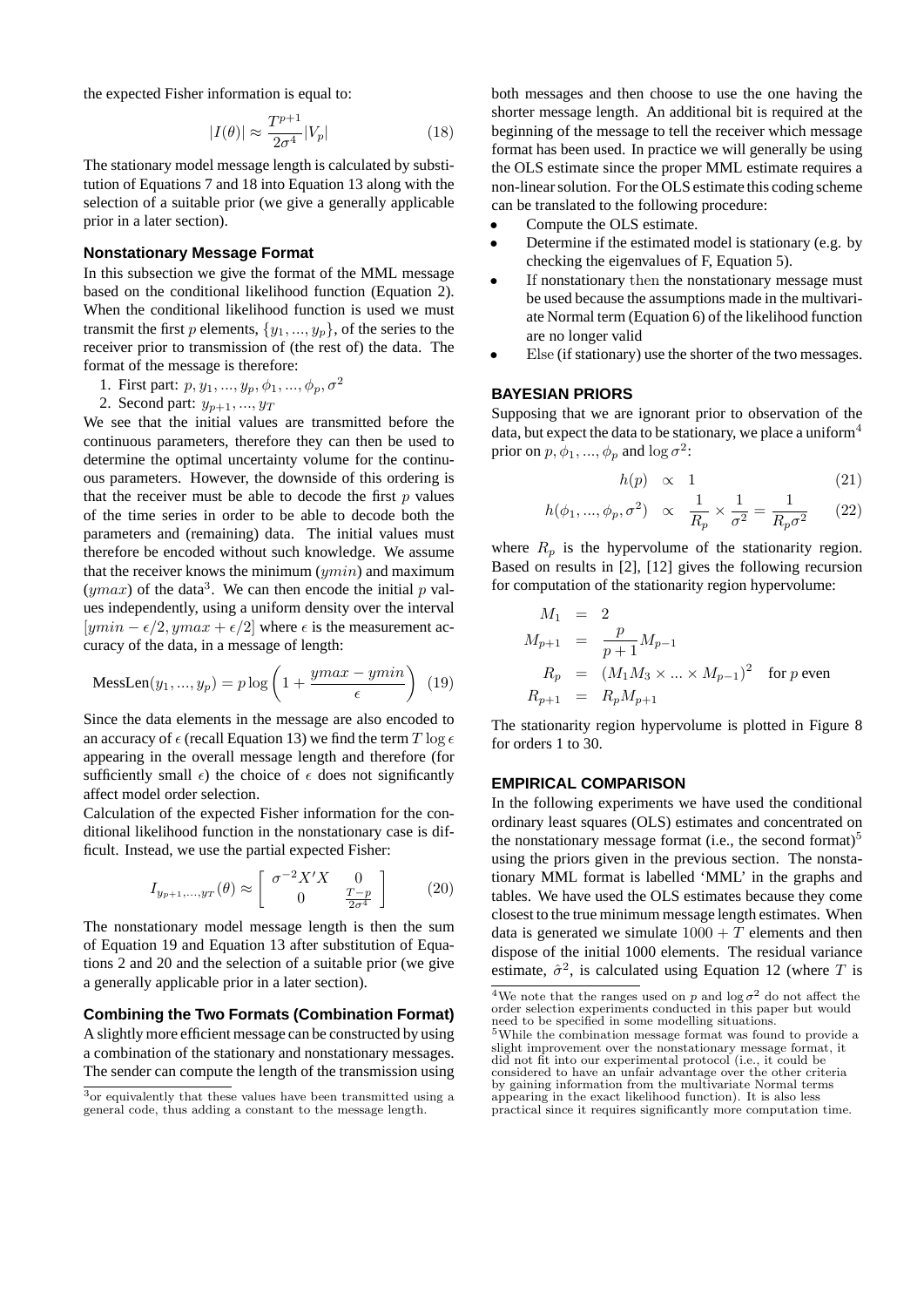

**Figure 8. Plot of the hypervolume of the stationarity region for orders 1 to 30.**

the total sample size). The mean squared prediction error (MSPE) is used to measure performance:

$$
\text{MSPE}(p) = \frac{1}{T} \sum_{i=T+1}^{2T} \left( y_i - (\hat{\phi}_1 y_{i-1} + \dots + \hat{\phi}_p y_{i-p}) \right)^2
$$
\n(23)

## **AR**(1) **Experiments**

Data were generated from an AR(1) model for varied values of  $\phi_1$  over the stationarity region, with  $T = 50$ . Each method was required to select the model order from the set of OLS estimates for orders 0 to 20. The results can be seen in Figure 9. Each point represents the average MSPE for 1000 data-sets. We see that MML has the smallest average MSPE, especially when the signal is strong (i.e., for  $|\phi| \approx 1$ ).



**Figure 9. Average Mean Squared Prediction Error for 1000 data-sets for varied true**  $\phi = \phi_1$  with  $T = 50$ .

## **AR**(p) **Experiments**

We conducted experiments for  $p = 0$  to  $p = 10$  where 1000 autoregression models were sampled uniformly from the stationarity region (see [11] for a means of sampling). Each method was required to select the model order from the set of OLS estimates for orders 0 to  $p_{max}$ . The results for  $p_{max} = 12$  and  $T = 30$  can be found in Table 1 and Figure 10. Results for  $p_{max} = 20$  and  $T = 50$  can be found in Table 2 and Figure 11. The tables include both frequency counts indicating the number of times each method under/correctly/over inferred the model order and the standard deviation of the MSPE. Each figure and table clearly shows that the MML criterion has the best overall MSPE and best ability to choose the correct model order.

**Table 1. AR(p) Simulation result totals for**  $T = 30$ 

| Criterion  | ô<br>$\langle p \rangle$ | $\hat{p} = p$ | $\hat{p} > p$ | Average MSPE        |
|------------|--------------------------|---------------|---------------|---------------------|
| AIC.       | 1235                     | 1174          | 8591          | $2.8070 \pm 5.5384$ |
| AICc       | 3899                     | 2893          | 4208          | $2.0509 \pm 4.7500$ |
| <b>BIC</b> | 3307                     | 2515          | 5178          | $2.3316 \pm 5.2080$ |
| HO         | 1852                     | 1652          | 7496          | $2.6505 \pm 5.4838$ |
| MML.       | 5999                     | 3196          | 1805          | $1.7101 + 1.6681$   |

Table 2.  $AR(p)$  Simulation result totals for  $T = 50$ 

| Criterion  | $\hat{p} < p$ | $\hat{p} = p$ | $\hat{p} > p$ | Average MSPE        |
|------------|---------------|---------------|---------------|---------------------|
| AIC        | 862           | 1113          | 9025          | $2.5059 \pm 2.7529$ |
| AICc       | 3006          | 3445          | 4549          | $1.6007 \pm 1.5850$ |
| <b>BIC</b> | 4150          | 3821          | 3029          | $1.6251 + 1.6409$   |
| HO         | 1992          | 2385          | 6623          | $2.1655 \pm 2.8760$ |
| MMI.       | 5713          | 4314          | 973           | $1.2956 \pm 0.6682$ |



**Figure 10. Average Mean Squared Prediction Error for 1000 data-sets for varied true** p with  $T = 30$ .